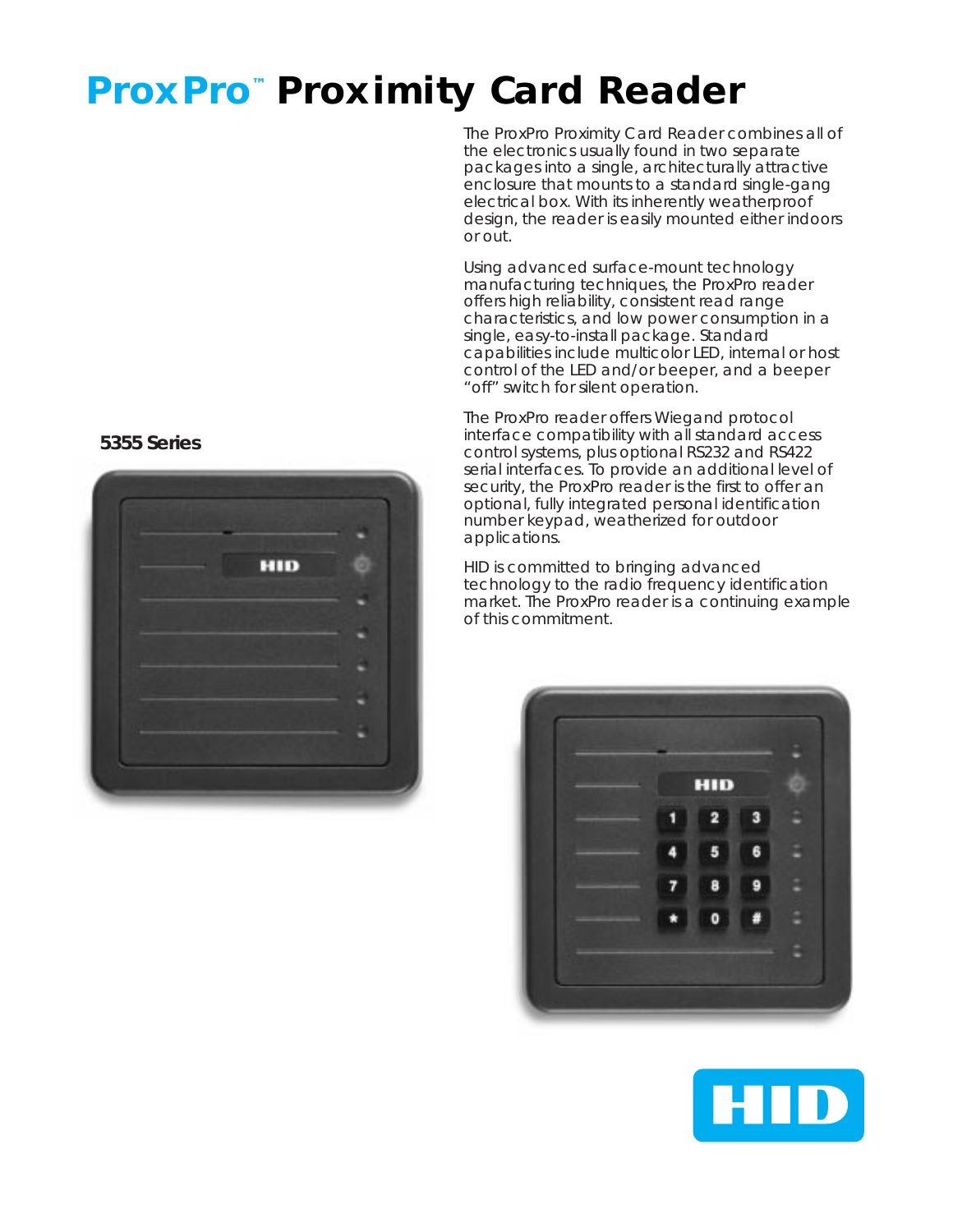# **Specifications**



0-95% relative humidity noncondensing

## **Weight:**

12 oz. (336 gm)

# **Transmit frequency:**

125 kHz

## **Certifications:**

UL 294 listed FCC part 15, United States DTI (MPT 1337), United Kingdom CE Mark approved BZT pending

## **Cable distance:**

Wiegand interface: 500 feet (150 m) RS232 interface: 50 feet (15 m) Recommended cable is ALPHA 1295 (22 AWG) 5 conductor stranded with overall shield or equivalent. Additional conductors may be required for LED or beeper control.

\*Depending on local installation conditions.

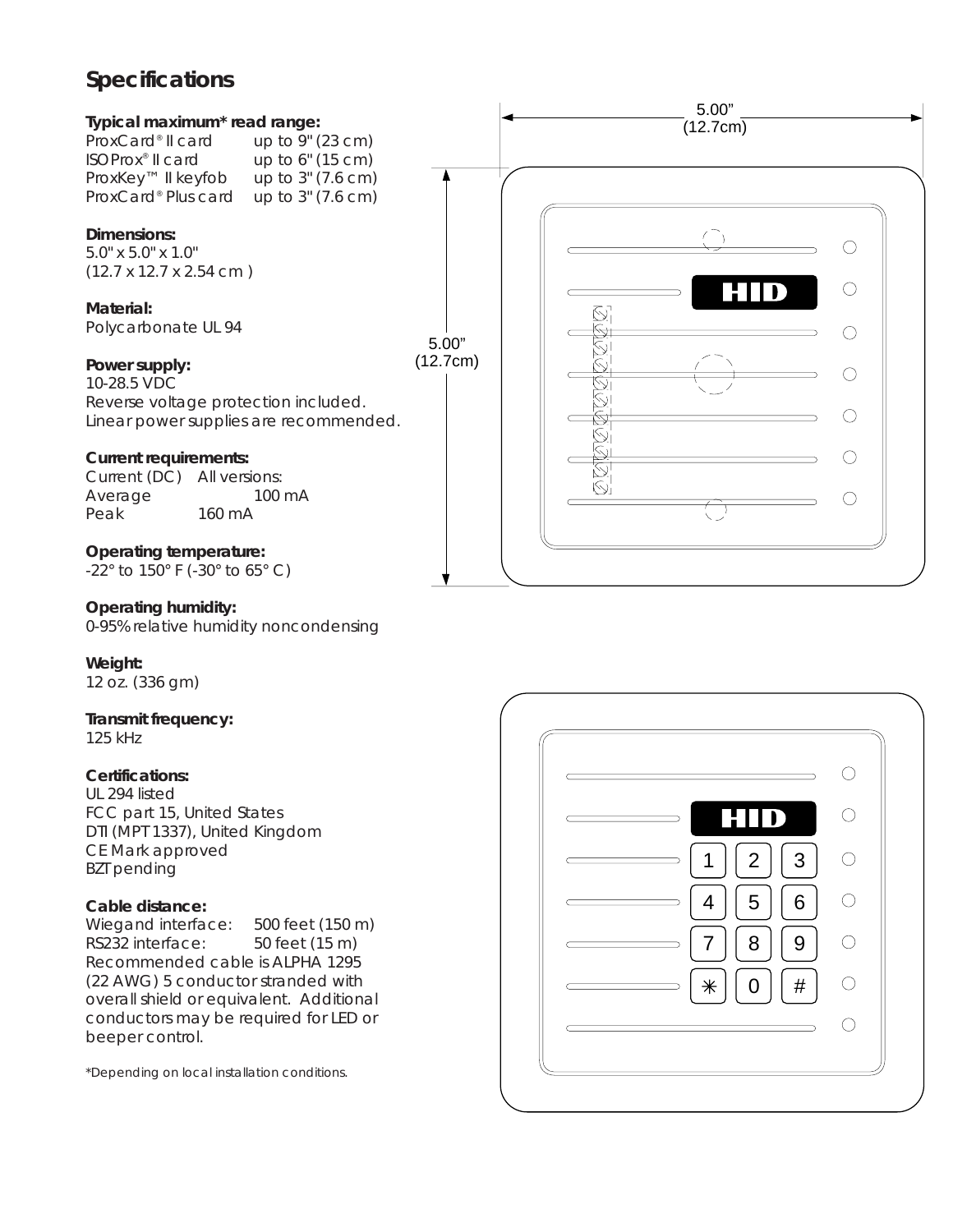

#### **Terminal Block Connections**

- 1. +DC
- 2. GROUND
- 3. DATA 0
- 4. DATA 1
- 5. DATA RTN
- 6. GREEN LED
- 7. RED LED
- 8. BEEPER
- 9. HOLD
- 10. TAMPER COMMON
- 11. TAMPER SELECT

# **Features**

**Mounting:** Mounting holes fit standard U.S.A. single-gang switch boxes (vertically mounted) to simplify installation. When mounted directly to metal, a selectable jumper setting provides for improved performance.

**Audiovisual indication:** When a proximity card is presented to the reader, the red LED flashes green and the beeper sounds. The multicolor LED and beeper can also be controlled individually by the host system.

**Diagnostics:** On reader power-up, an internal self-test routine checks and verifies the setup configuration, determines the internal or external control of the LED and beeper, and initializes the reader operation. An additional external loopback test allows for the reader outputs and inputs to be verified without the use of additional test equipment.

**Indoor/outdoor design:** The ProxPro reader is sealed in a rugged, weatherized polycarbonate enclosure designed to withstand harsh environments as well as provide a high degree of vandal resistance. This allows the reader to be easily installed in any location, even with the optional keypad.

**Easily interfaced:** The ProxPro reader interfaces with all existing Wiegand protocol access control systems. ProxPro readers output data in Wiegand format, plus optional RS232 and RS422 serial interfaces.

**Security:** The ProxPro reader includes a tamper switch to provide electronic notification of reader tampering. The ProxPro reader recognizes over 137 billion unique codes.

**Keypad option:** The ProxPro reader is the first proximity design available with an optional, integrated, weatherized keypad. The ProxPro reader keypad interfaces with the host system either by sending the keypad data over the data output lines or via a direct connection to the host keypad interface. This offers an additional level of security by allowing the use of a personal identification number (PIN).

#### **Warranty:**

ProxPro readers are warranted against defects in materials and workmanship for life from date of shipment. (See complete warranty policy for details.)